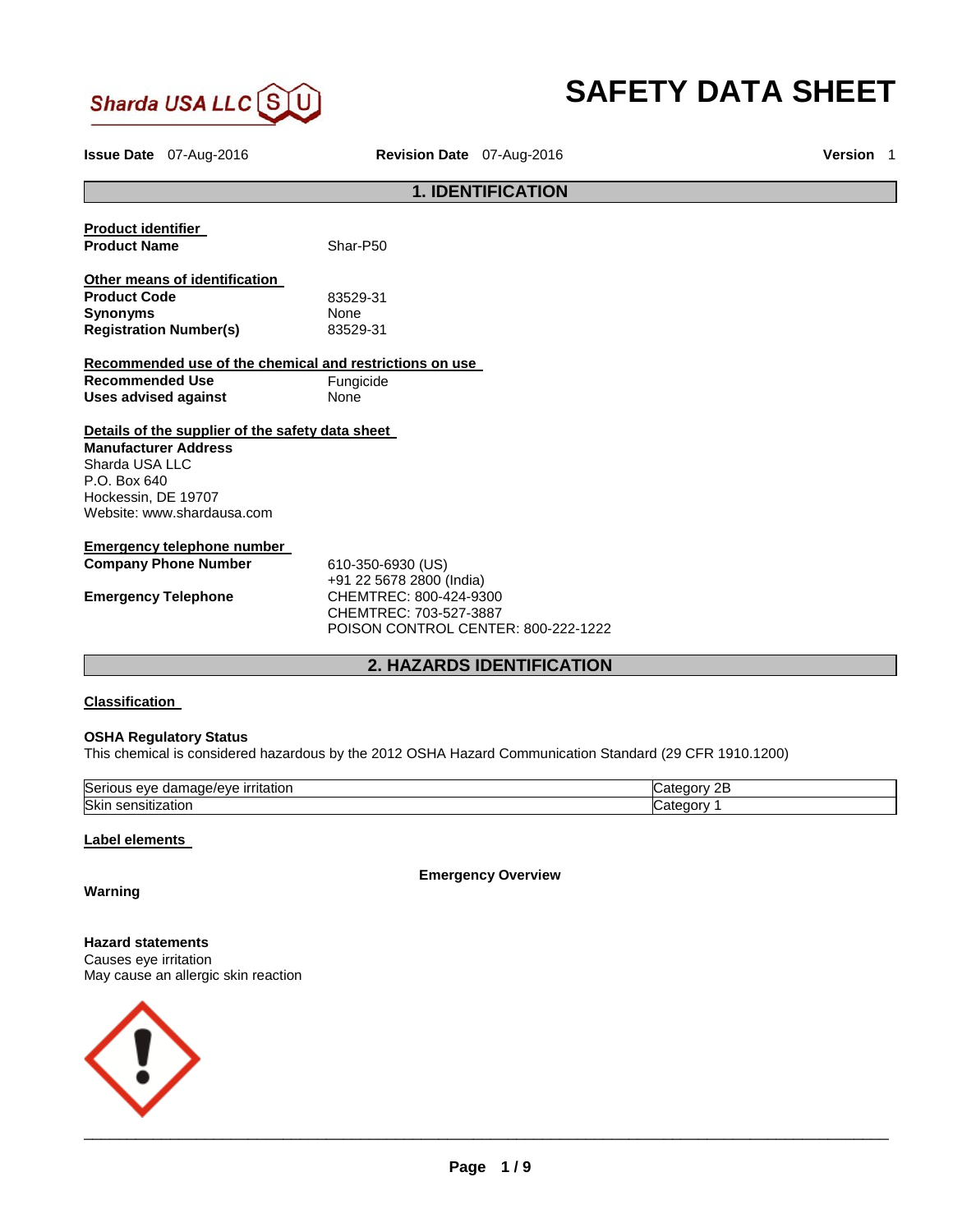# **Appearance** viscous clear liquid **Physical state** liquid **Odor** Slight

**Precautionary Statements - Prevention**

Wash face, hands and any exposed skin thoroughly after handling Avoid breathing dust/fume/gas/mist/vapors/spray Contaminated work clothing should not be allowed out of the workplace Wear protective gloves

#### **Precautionary Statements - Response**

IF IN EYES: Rinse cautiously with water for several minutes. Remove contact lenses, if present and easy to do. Continue rinsing If eye irritation persists: Get medical advice/attention IF ON SKIN: Wash with plenty of soap and water If skin irritation or rash occurs: Get medical advice/attention Wash contaminated clothing before reuse

\_\_\_\_\_\_\_\_\_\_\_\_\_\_\_\_\_\_\_\_\_\_\_\_\_\_\_\_\_\_\_\_\_\_\_\_\_\_\_\_\_\_\_\_\_\_\_\_\_\_\_\_\_\_\_\_\_\_\_\_\_\_\_\_\_\_\_\_\_\_\_\_\_\_\_\_\_\_\_\_\_\_\_\_\_\_\_\_\_\_\_\_\_

#### **Precautionary Statements - Disposal**

Dispose of contents/container to an approved waste disposal plant

#### **Hazards not otherwise classified (HNOC)**

Not applicable

#### **Other Information**

May be harmful if swallowed. May be harmful in contact with skin. Very toxic to aquatic life with long lasting effects.

#### **Unknown acute toxicity**

0% of the mixture consists of ingredient(s) of unknown toxicity

# **3. COMPOSITION/INFORMATION ON INGREDIENTS**

#### **Substance**

Not applicable

# **Mixture**

| <b>Chemical Name</b>                       | CAS No     | Weight-%  |
|--------------------------------------------|------------|-----------|
| Propiconazole                              | 60207-90-1 | 50.0      |
| Dipropylene glycol monomethyl r<br>ether * | 34590-94-8 | 30<br>-60 |

\*The exact percentage (concentration) of composition has been withheld as a trade secret. If CAS number is "proprietary", the specific chemical identity and percentage of composition has been withheld as a trade secret.

#### **4. FIRST AID MEASURES**

| Description of first aid measures |                                                                                                                                                                                                                                                                  |
|-----------------------------------|------------------------------------------------------------------------------------------------------------------------------------------------------------------------------------------------------------------------------------------------------------------|
| <b>General advice</b>             | Call a poison control center or doctor for treatment advice. Have the product containers or<br>label with you when calling a poison control center or doctor, or going for treatment.                                                                            |
| Eye contact                       | Rinse immediately with plenty of water, also under the eyelids, for at least 15 minutes.<br>Remove contact lenses, if present and easy to do. Continue rinsing. Call a poison control<br>center or doctor for treatment advice.                                  |
| <b>Skin contact</b>               | Wash off immediately with soap and plenty of water while removing all contaminated<br>clothes and shoes. Wash contaminated clothing before reuse. If skin irritation persists, call<br>a physician. Call a poison control center or doctor for treatment advice. |
| <b>Inhalation</b>                 | Move victim to fresh air. If breathing is irregular or stopped, administer artificial respiration.                                                                                                                                                               |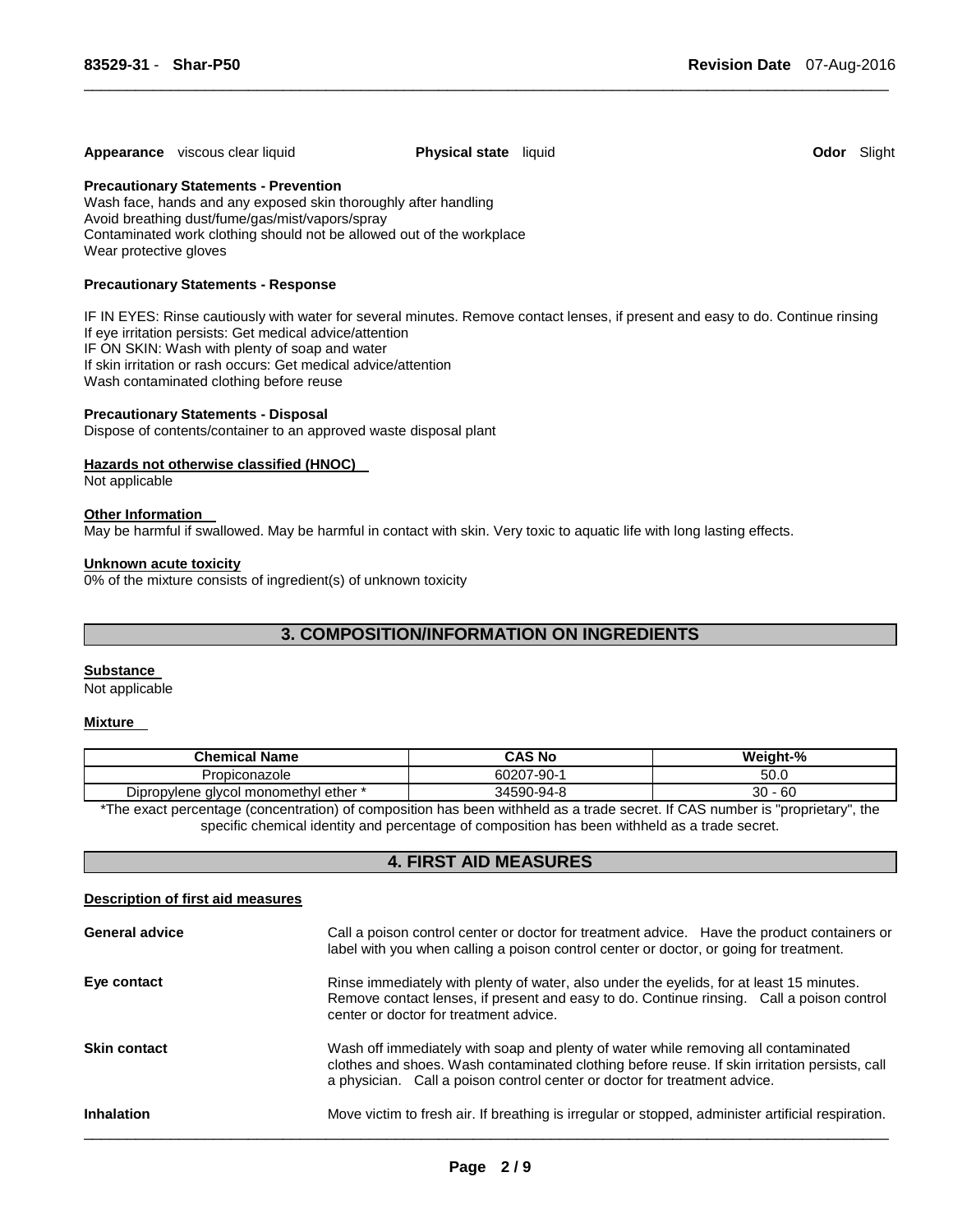|                                                             | Call a physician or poison control center immediately. Administer oxygen if breathing is<br>difficult.                                                                   |
|-------------------------------------------------------------|--------------------------------------------------------------------------------------------------------------------------------------------------------------------------|
| <b>Ingestion</b>                                            | Call a physician or poison control center immediately. Do not induce vomiting without<br>medical advice. Never give anything by mouth to an unconscious person.          |
| Self-protection of the first aider                          | Ensure that medical personnel are aware of the material(s) involved and take precautions<br>to protect themselves.                                                       |
| Most important symptoms and effects, both acute and delayed |                                                                                                                                                                          |
| <b>Symptoms</b>                                             | May cause redness and tearing of the eyes. May cause allergic skin reaction.                                                                                             |
|                                                             | Indication of any immediate medical attention and special treatment needed                                                                                               |
| Note to physicians                                          | May cause sensitization in susceptible persons. Treat symptomatically. There is no specific<br>antidote for this product. Give a saline laxative and supportive therapy. |

\_\_\_\_\_\_\_\_\_\_\_\_\_\_\_\_\_\_\_\_\_\_\_\_\_\_\_\_\_\_\_\_\_\_\_\_\_\_\_\_\_\_\_\_\_\_\_\_\_\_\_\_\_\_\_\_\_\_\_\_\_\_\_\_\_\_\_\_\_\_\_\_\_\_\_\_\_\_\_\_\_\_\_\_\_\_\_\_\_\_\_\_\_

# **5. FIRE-FIGHTING MEASURES**

# **Suitable extinguishing media**

Dry chemical, CO2, water spray or regular foam. Move containers from fire area if you can do it without risk. Dike fire-control water for later disposal. Water spray, fog or regular foam.

**Unsuitable extinguishing media** Do not scatter spilled material with high pressure water streams.

#### **Specific hazards arising from the chemical**

Thermal decomposition can lead to release of irritating and toxic gases and vapors. Combustible material.

**Hazardous combustion products** Carbon oxides. Nitrogen oxides (NOx). Hydrogen chloride.

# **Explosion data**

**Sensitivity to Mechanical Impact** None. **Sensitivity to Static Discharge None.** 

#### **Protective equipment and precautions for firefighters**

As in any fire, wear self-contained breathing apparatus pressure-demand, MSHA/NIOSH (approved or equivalent) and full protective gear. Avoid runoff to waterways and sewers.

# **6. ACCIDENTAL RELEASE MEASURES**

#### **Personal precautions, protective equipment and emergency procedures**

| <b>Personal precautions</b>                          | Evacuate personnel to safe areas. Ensure adequate ventilation, especially in confined<br>areas. Use personal protective equipment as required. Keep people away from and upwind<br>of spill/leak. |  |
|------------------------------------------------------|---------------------------------------------------------------------------------------------------------------------------------------------------------------------------------------------------|--|
| For emergency responders                             | Use personal protection recommended in Section 8. Ventilate the area.                                                                                                                             |  |
| <b>Environmental precautions</b>                     |                                                                                                                                                                                                   |  |
| <b>Environmental precautions</b>                     | Prevent entry into waterways, sewers, basements or confined areas.                                                                                                                                |  |
| Methods and material for containment and cleaning up |                                                                                                                                                                                                   |  |
| <b>Methods for containment</b>                       | Prevent further leakage or spillage if safe to do so.                                                                                                                                             |  |
| Methods for cleaning up                              | Cover liquid spill with sand, earth or other non-combustible absorbent material. Sweep up<br>and shovel into suitable containers for disposal.                                                    |  |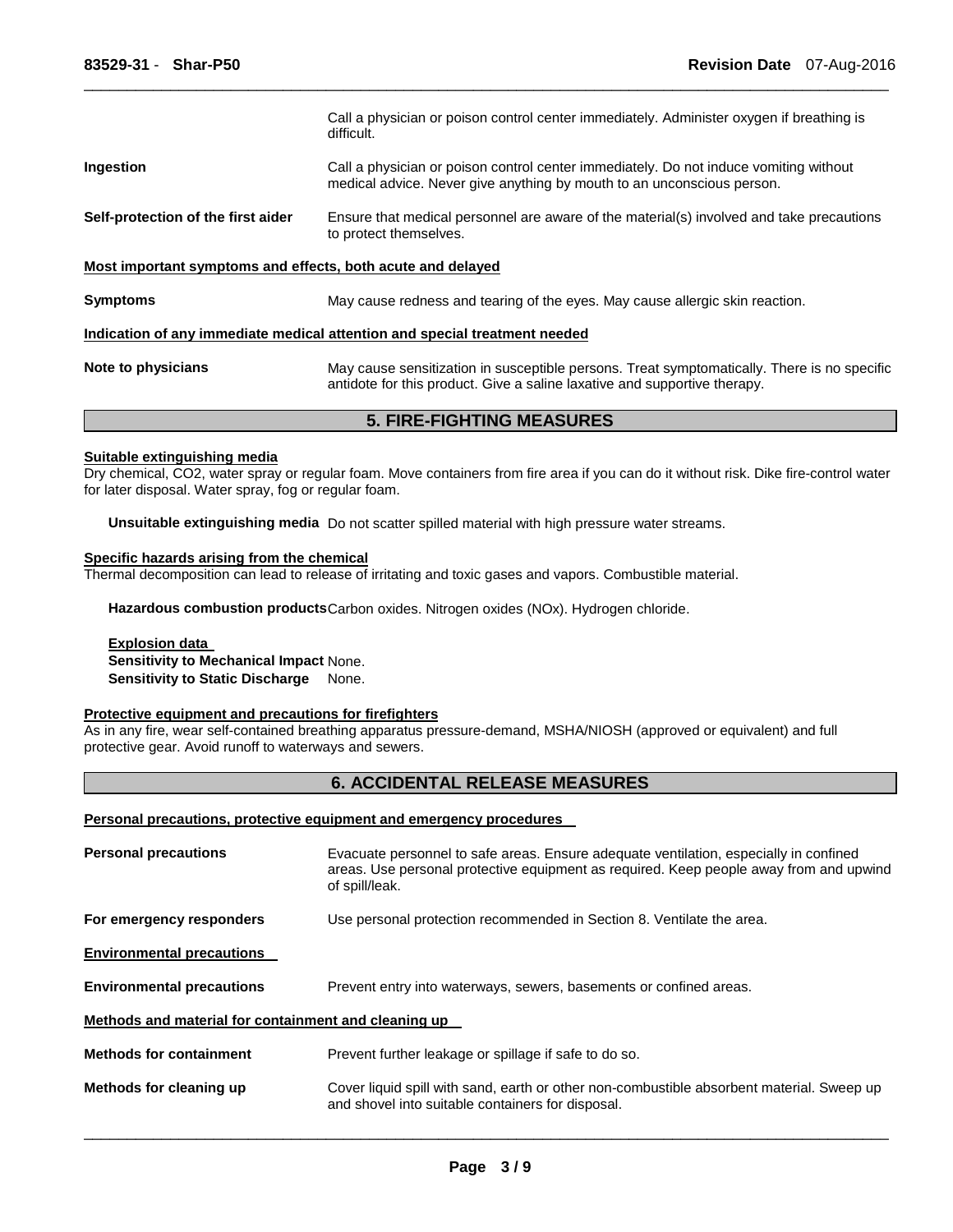# **7. HANDLING AND STORAGE**

\_\_\_\_\_\_\_\_\_\_\_\_\_\_\_\_\_\_\_\_\_\_\_\_\_\_\_\_\_\_\_\_\_\_\_\_\_\_\_\_\_\_\_\_\_\_\_\_\_\_\_\_\_\_\_\_\_\_\_\_\_\_\_\_\_\_\_\_\_\_\_\_\_\_\_\_\_\_\_\_\_\_\_\_\_\_\_\_\_\_\_\_\_

#### **Precautions for safe handling**

**Advice on safe handling** Handle in accordance with good industrial hygiene and safety practice. Use personal protective equipment as required. Wash thoroughly after handling. Wash contaminated clothing before reuse. Do not eat, drink or smoke when using this product. Do not breathe dust/fume/gas/mist/vapors/spray. Avoid contact with skin, eyes or clothing.

# **Conditions for safe storage, including any incompatibilities**

| <b>Storage Conditions</b> | Keep out of the reach of children. Keep/store only in original container. Keep containers<br>tightly closed in a dry, cool and well-ventilated place. Keep away from food, drink and<br>animal feeding stuffs. |
|---------------------------|----------------------------------------------------------------------------------------------------------------------------------------------------------------------------------------------------------------|
| Packaging materials       | Do not reuse container.                                                                                                                                                                                        |
| Incompatible materials    | Strong oxidizing agents.                                                                                                                                                                                       |

# **8. EXPOSURE CONTROLS/PERSONAL PROTECTION**

#### **Control parameters**

## **Exposure Guidelines** .

| <b>Chemical Name</b>          | <b>ACGIH TLV</b> | <b>OSHA PEL</b>            | <b>NIOSH IDLH</b>           |
|-------------------------------|------------------|----------------------------|-----------------------------|
| Dipropylene glycol monomethyl | STEL: 150 ppm    | TWA: 100 ppm               | IDLH: 600 ppm               |
| ether                         | TWA: 100 ppm     | TWA: 600 mg/m <sup>3</sup> | TWA: 100 ppm                |
| 34590-94-8                    | c*               |                            | TWA: 600 mg/m <sup>3</sup>  |
|                               |                  |                            | STEL: 150 ppm               |
|                               |                  |                            | STEL: 900 mg/m <sup>3</sup> |

#### **Legend**

*Skin - Skin Absorber NIOSH IDLH Immediately Dangerous to Life or Health* 

#### **Appropriate engineering controls**

| <b>Engineering Controls</b>           | Ensure adequate ventilation, especially in confined areas. And. Showers. Eyewash<br>stations. Ventilation systems.                                                                                                                                                                                                                                                                             |  |
|---------------------------------------|------------------------------------------------------------------------------------------------------------------------------------------------------------------------------------------------------------------------------------------------------------------------------------------------------------------------------------------------------------------------------------------------|--|
|                                       | Individual protection measures, such as personal protective equipment                                                                                                                                                                                                                                                                                                                          |  |
| <b>Eye/face protection</b>            | Wear safety glasses with side shields (or goggles).                                                                                                                                                                                                                                                                                                                                            |  |
| Skin and body protection              | Wear suitable protective clothing. Wear protective butyl rubber gloves. Protective shoes or<br>boots.                                                                                                                                                                                                                                                                                          |  |
| <b>Respiratory protection</b>         | Ensure adequate ventilation, especially in confined areas. If exposure limits are exceeded<br>or irritation is experienced, NIOSH/MSHA approved respiratory protection should be worn.<br>Positive-pressure supplied air respirators may be required for high airborne contaminant<br>concentrations. Respiratory protection must be provided in accordance with current local<br>regulations. |  |
| <b>General Hygiene Considerations</b> | When using do not eat, drink or smoke. Regular cleaning of equipment, work area and<br>clothing is recommended. Avoid contact with skin, eyes or clothing. Wash hands thoroughly<br>after handling. Keep away from food, drink and animal feeding stuffs.                                                                                                                                      |  |

# **9. PHYSICAL AND CHEMICAL PROPERTIES**

#### **Information on basic physical and chemical properties**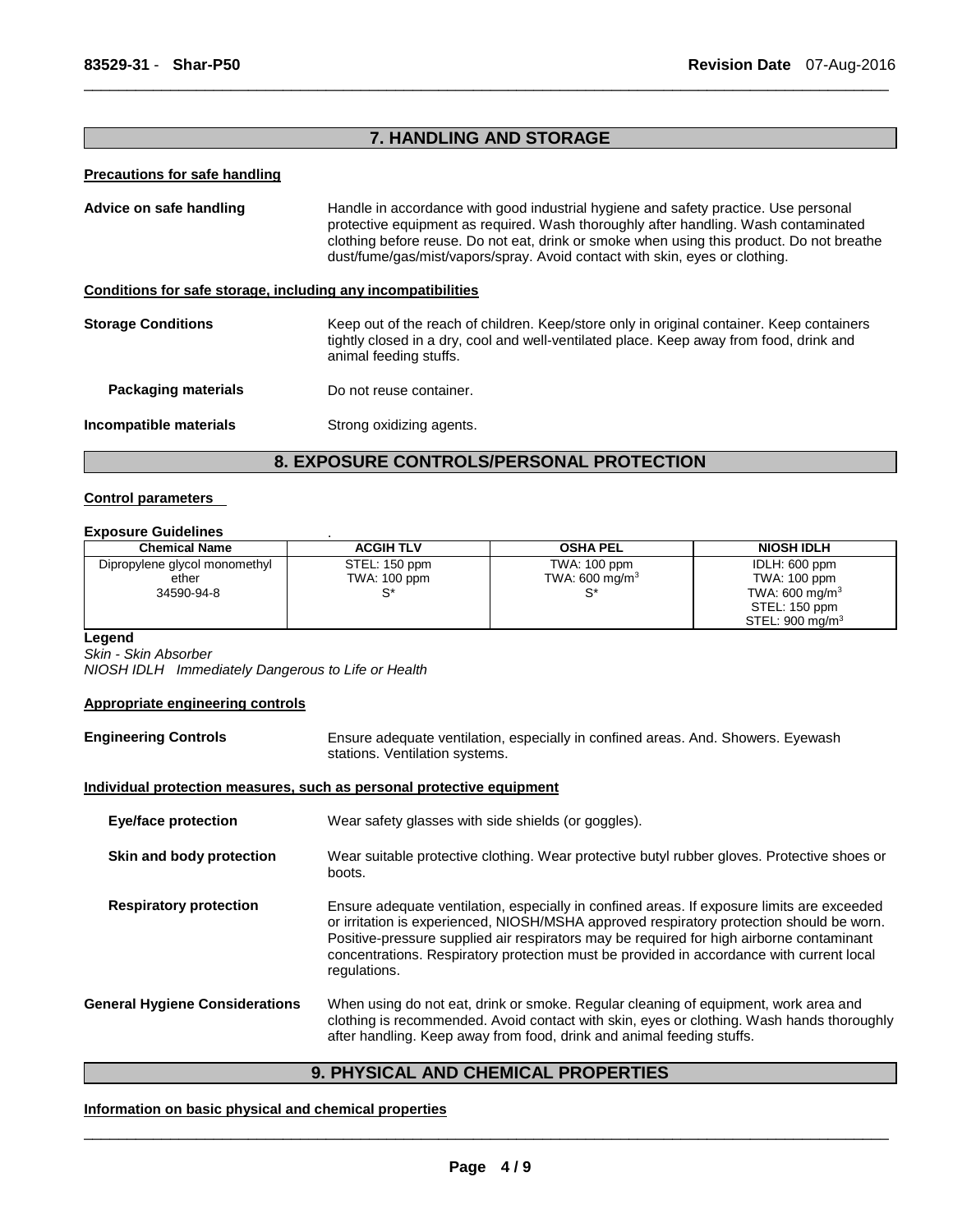| <b>Physical state</b><br>Appearance<br>Color       | liquid<br>viscous clear liquid<br>light yellow | Odor<br><b>Odor threshold</b>      | Slight<br>No information available |
|----------------------------------------------------|------------------------------------------------|------------------------------------|------------------------------------|
| <b>Property</b><br>рH                              | Values<br>4.55                                 | Remarks • Method<br>solution (1 %) |                                    |
| Melting point / freezing point                     | No information available                       |                                    |                                    |
| Boiling point / boiling range                      | No information available                       |                                    |                                    |
| <b>Flash point</b>                                 | > 110 °C / > 230 °F                            | Seta Closed Cup                    |                                    |
| <b>Evaporation rate</b>                            | No information available                       |                                    |                                    |
| Flammability (solid, gas)                          | No information available                       |                                    |                                    |
| <b>Flammability Limit in Air</b>                   |                                                |                                    |                                    |
| <b>Upper flammability limit:</b>                   | No information available                       |                                    |                                    |
| Lower flammability limit:                          | No information available                       |                                    |                                    |
| Vapor pressure                                     | No information available                       |                                    |                                    |
| Vapor density                                      | No information available<br>1.13               |                                    |                                    |
| <b>Relative density</b><br><b>Water solubility</b> | Emulsifies                                     |                                    |                                    |
| Solubility in other solvents                       | No information available                       |                                    |                                    |
| <b>Partition coefficient</b>                       | No information available                       |                                    |                                    |
| <b>Autoignition temperature</b>                    | No information available                       |                                    |                                    |
| <b>Decomposition temperature</b>                   | No information available                       |                                    |                                    |
| <b>Kinematic viscosity</b>                         | 359 mm2/s                                      | @ 24 °C                            |                                    |
| <b>Dynamic viscosity</b>                           | No information available                       |                                    |                                    |
| <b>Explosive properties</b>                        | Not an explosive                               |                                    |                                    |
| <b>Oxidizing properties</b>                        | Not applicable                                 |                                    |                                    |
| <b>Other Information</b>                           |                                                |                                    |                                    |
| Softening point                                    | No information available                       |                                    |                                    |
| <b>Molecular weight</b>                            | No information available                       |                                    |                                    |
| <b>VOC Content (%)</b>                             | No information available                       |                                    |                                    |
| <b>Density</b>                                     | No information available                       |                                    |                                    |
| <b>Bulk density</b>                                | $\sim$ 9.4 lb/gal                              |                                    |                                    |

\_\_\_\_\_\_\_\_\_\_\_\_\_\_\_\_\_\_\_\_\_\_\_\_\_\_\_\_\_\_\_\_\_\_\_\_\_\_\_\_\_\_\_\_\_\_\_\_\_\_\_\_\_\_\_\_\_\_\_\_\_\_\_\_\_\_\_\_\_\_\_\_\_\_\_\_\_\_\_\_\_\_\_\_\_\_\_\_\_\_\_\_\_

# **10. STABILITY AND REACTIVITY**

**Reactivity**  No data available

#### **Chemical stability**

Stable under recommended storage conditions. **Possibility of Hazardous Reactions** None under normal processing. **Conditions to avoid** Elevated Temperature. Storage near to reactive materials. **Incompatible materials** Strong oxidizing agents. **Hazardous Decomposition Products**

Thermal decomposition can lead to release of irritating and toxic gases and vapors. Nitrogen oxides (NOx). Carbon oxides. Hydrogen chloride.

# **11. TOXICOLOGICAL INFORMATION**

# **Information on likely routes of exposure**

# **Product Information**

**Inhalation Based on available data, the classification criteria are not met.**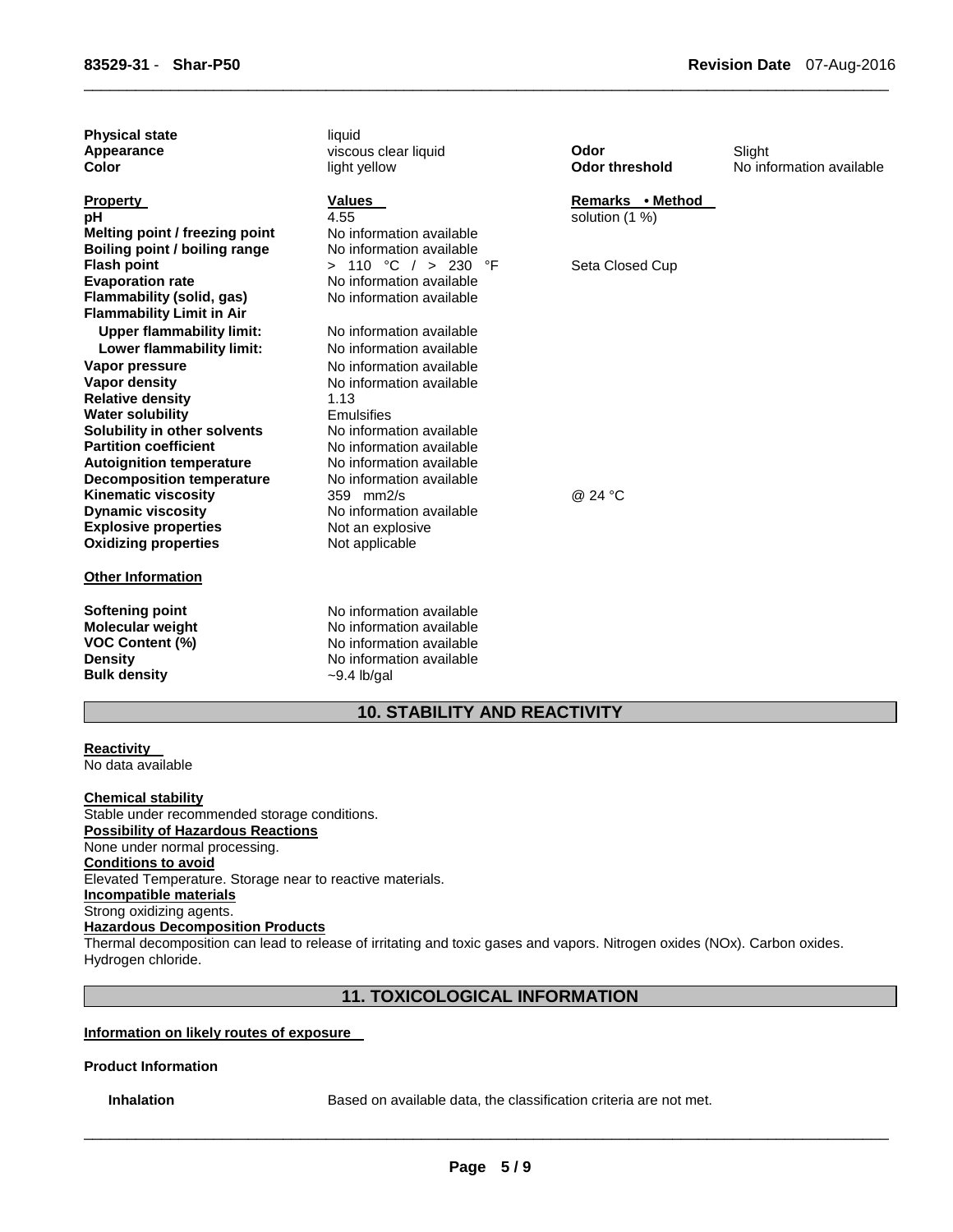| Eye contact         | Contact with eyes may cause irritation.  |
|---------------------|------------------------------------------|
| <b>Skin contact</b> | May cause sensitization by skin contact. |

**Ingestion Based on available data, the classification criteria are not met.** 

| <b>Chemical Name</b>                   | Oral LD50                    | Dermal LD50              | <b>Inhalation LC50</b>                |
|----------------------------------------|------------------------------|--------------------------|---------------------------------------|
| Propiconazole<br>60207-90-1            | $= 1517 \text{ mg/kg}$ (Rat) | ˈRat ˈ<br>> 4 g/kg       | (Rat) 4 h<br>= 1264 mg/m <sup>3</sup> |
| Dipropylene glycol monomethyl<br>ether | $= 5400 \mu L/kg$ (Rat)      | (Rabbit)<br>= 9500 mg/kg |                                       |
| 34590-94-8                             |                              |                          |                                       |

\_\_\_\_\_\_\_\_\_\_\_\_\_\_\_\_\_\_\_\_\_\_\_\_\_\_\_\_\_\_\_\_\_\_\_\_\_\_\_\_\_\_\_\_\_\_\_\_\_\_\_\_\_\_\_\_\_\_\_\_\_\_\_\_\_\_\_\_\_\_\_\_\_\_\_\_\_\_\_\_\_\_\_\_\_\_\_\_\_\_\_\_\_

#### **Information on toxicological effects**

**Symptoms May cause an allergic skin reaction. May cause redness and tearing of the eyes.** 

#### **Delayed and immediate effects as well as chronic effects from short and long-term exposure**

| <b>Sensitization</b>            | May cause sensitization by skin contact.                          |
|---------------------------------|-------------------------------------------------------------------|
| Germ cell mutagenicity          | Based on available data, the classification criteria are not met. |
| Carcinogenicity                 | Based on available data, the classification criteria are not met. |
| <b>Reproductive toxicity</b>    | Based on available data, the classification criteria are not met. |
| <b>STOT - single exposure</b>   | Based on available data, the classification criteria are not met. |
| <b>STOT - repeated exposure</b> | Based on available data, the classification criteria are not met. |
| <b>Aspiration hazard</b>        | Based on available data, the classification criteria are not met. |

#### **Numerical measures of toxicity - Product Information**

**The following values are calculated based on chapter 3.1 of the GHS document** .

| ATEmix (oral)   | 2,342.00 mg/kg      |  |
|-----------------|---------------------|--|
| ATEmix (dermal) | 5,634.00 mg/kg mg/l |  |

# **12. ECOLOGICAL INFORMATION**

#### **Ecotoxicity**

Very toxic to aquatic life with long lasting effects

This product is toxic to fish and shrimp. Do not apply directly to water. Do not contaminate water when disposing of equipment wastewater. Do not discharge effluent containing this product into lakes, streams, ponds, estuaries, oceans, or other waters unless in accordance with the requirements of a National Pollutant Discharge Elimination System (NPDES) permit and the permit authority has been notified in writing prior to discharge. Do not discharge effluent containing this product to sewer systems without previously notifying the local sewage treatment plant authority. For guidance contact your local State Water Board or Regional Office of the Environmental Protection Agency.

#### 0 % of the mixture consists of components(s) of unknown hazards to the aquatic environment

| <b>Chemical Name</b>                   | Algae/aguatic plants | Fish                                                                                                   | Crustacea                             |
|----------------------------------------|----------------------|--------------------------------------------------------------------------------------------------------|---------------------------------------|
| Dipropylene glycol monomethyl<br>ether |                      | 10000: 96 h Pimephales promelas<br>mg/L LC50 static                                                    | 1919: 48 h Daphnia magna mg/L<br>LC50 |
| 34590-94-8                             |                      |                                                                                                        |                                       |
| Propiconazole                          |                      | Green algae (9-day EC50) = 0.72   Rainbow Trout (96-hr EC50) = 0.83   Daphnia Magna (ChV) = 0.120 mg/L |                                       |
| 60207-90-1                             | mg/L                 | ma/L                                                                                                   |                                       |
|                                        |                      | Unidentified species (96-hr $EC50$ ) =                                                                 |                                       |
|                                        |                      | $0.024$ mg/L                                                                                           |                                       |

#### **Persistence and degradability**

Not readily biodegradable.

#### **Bioaccumulation**

Not likely to bioaccumulate.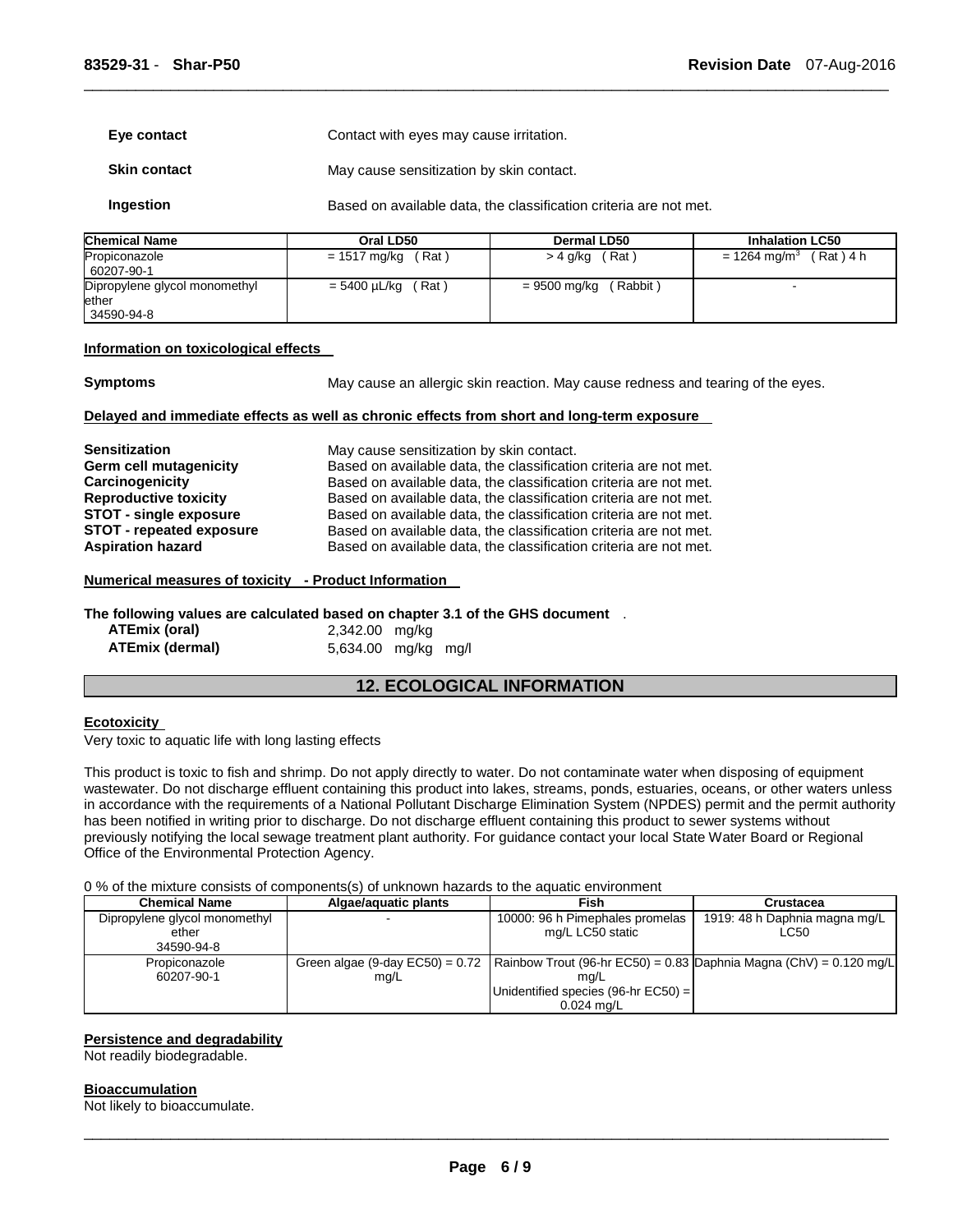| <b>Chemical Name</b>                              | coefficient<br>Partition. |
|---------------------------------------------------|---------------------------|
| Dipropylene glycol monomethyl ether<br>34590-94-8 | J.064                     |

\_\_\_\_\_\_\_\_\_\_\_\_\_\_\_\_\_\_\_\_\_\_\_\_\_\_\_\_\_\_\_\_\_\_\_\_\_\_\_\_\_\_\_\_\_\_\_\_\_\_\_\_\_\_\_\_\_\_\_\_\_\_\_\_\_\_\_\_\_\_\_\_\_\_\_\_\_\_\_\_\_\_\_\_\_\_\_\_\_\_\_\_\_

#### **Other adverse effects**

This mixture contains no substance considered to be persistent, bioaccumulating nor toxic (PBT)

#### **13. DISPOSAL CONSIDERATIONS**

| Waste treatment methods |           |
|-------------------------|-----------|
| Disposal of wastes      | Pesticide |
|                         |           |

wastes may be acutely hazardous. Improper disposal is a violation of federal law. Disposal should be in accordance with applicable regional, national and local laws and regulations. Contact your State Pesticide or Environmental Control Agency, or the Hazardous Waste Representative at the nearest EPA Regional Office for guidance on proper disposal of waste product.

```
Contaminated packaging Disposal should be in accordance with applicable regional, national and local laws and 
                         regulations. Consult product label for additional information. Do not reuse container.
```
# **14. TRANSPORT INFORMATION**

| DOT                                                                                                                                                           | Not regulated                                                                                                                                                                                                                     |
|---------------------------------------------------------------------------------------------------------------------------------------------------------------|-----------------------------------------------------------------------------------------------------------------------------------------------------------------------------------------------------------------------------------|
| TDG                                                                                                                                                           | Not regulated                                                                                                                                                                                                                     |
| IATA<br>UN/ID no<br>Proper shipping name<br><b>Hazard Class</b><br><b>Packing Group</b><br><b>ERG Code</b><br><b>Special Provisions</b><br><b>Description</b> | <b>UN3082</b><br>Environmentally hazardous substance, liquid, n.o.s.<br>9<br>$\mathbf{III}$<br>9L<br>A97, A158, A197<br>UN3082, Environmentally hazardous substance, liquid, n.o.s. (Propiconazole), 9, III                       |
| IMDG<br>UN/ID no<br>Proper shipping name<br><b>Hazard Class</b><br><b>Packing Group</b><br>EmS-No<br><b>Special Provisions</b><br><b>Description</b>          | <b>UN3082</b><br>Environmentally hazardous substance, liquid, n.o.s.<br>9<br>$\mathbf{III}$<br>$F-A, S-F$<br>274, 335<br>UN3082, Environmentally hazardous substance, liquid, n.o.s. (Propiconazole), 9, III, Marine<br>pollutant |

# **15. REGULATORY INFORMATION**

| <b>International Inventories</b> |          |
|----------------------------------|----------|
| <b>TSCA</b>                      | Complies |
| <b>DSL/NDSL</b>                  | Complies |
| <b>EINECS/ELINCS</b>             | Complies |
| <b>IECSC</b>                     | Complies |
| <b>KECL</b>                      | Complies |
| <b>PICCS</b>                     | Complies |
| <b>AICS</b>                      | Complies |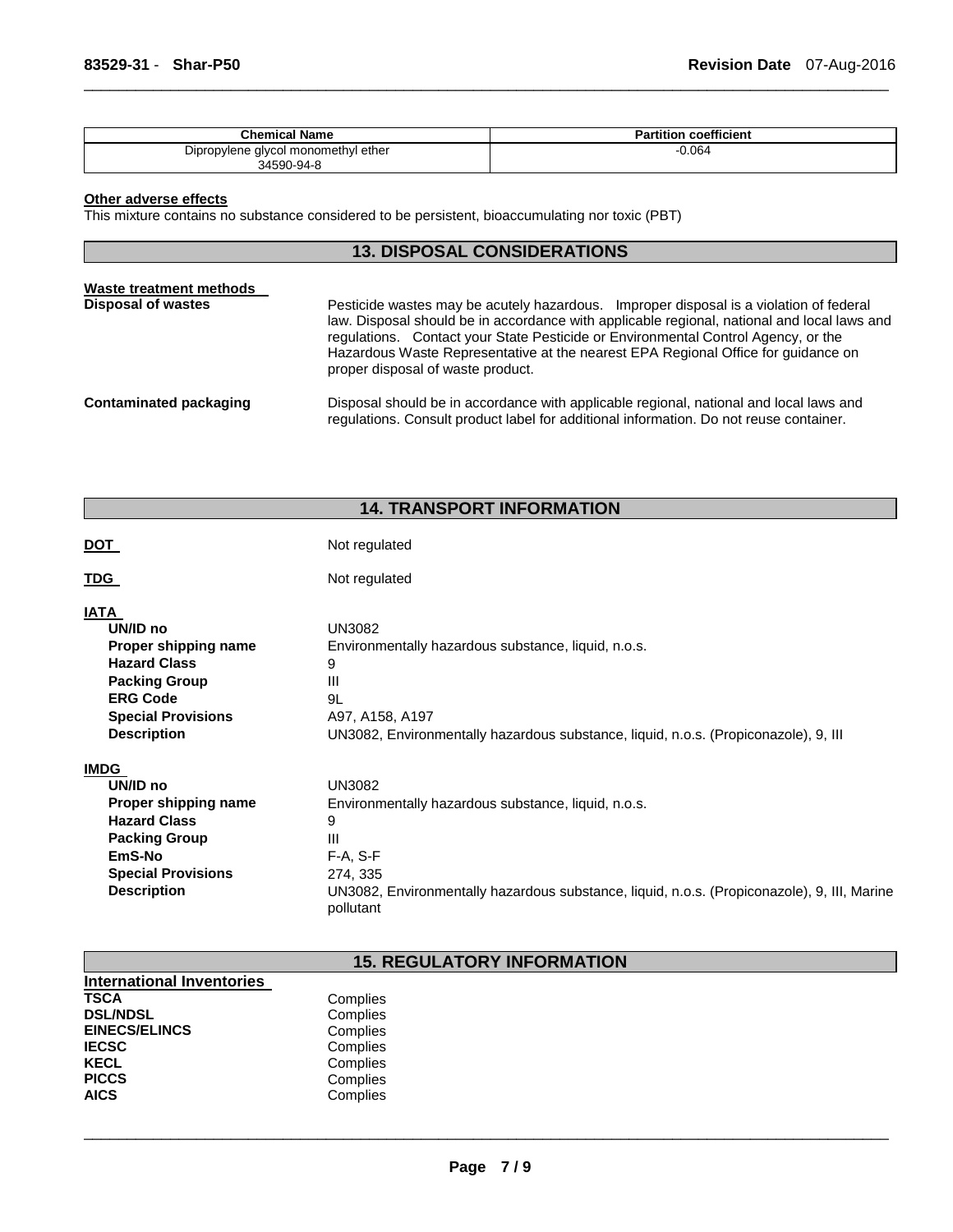#### **Legend:**

**TSCA** - United States Toxic Substances Control Act Section 8(b) Inventory **DSL/NDSL** - Canadian Domestic Substances List/Non-Domestic Substances List **EINECS/ELINCS** - European Inventory of Existing Chemical Substances/European List of Notified Chemical Substances **ENCS** - Japan Existing and New Chemical Substances **IECSC** - China Inventory of Existing Chemical Substances **KECL** - Korean Existing and Evaluated Chemical Substances **PICCS** - Philippines Inventory of Chemicals and Chemical Substances **AICS** - Australian Inventory of Chemical Substances

# **US Federal Regulations**

#### **SARA 313**

Section 313 of Title III of the Superfund Amendments and Reauthorization Act of 1986 (SARA). This product contains a chemical or chemicals which are subject to the reporting requirements of the Act and Title 40 of the Code of Federal Regulations, Part 372

\_\_\_\_\_\_\_\_\_\_\_\_\_\_\_\_\_\_\_\_\_\_\_\_\_\_\_\_\_\_\_\_\_\_\_\_\_\_\_\_\_\_\_\_\_\_\_\_\_\_\_\_\_\_\_\_\_\_\_\_\_\_\_\_\_\_\_\_\_\_\_\_\_\_\_\_\_\_\_\_\_\_\_\_\_\_\_\_\_\_\_\_\_

| <b>Chemical Name</b>                             | SARA 313 - Threshold Values % |
|--------------------------------------------------|-------------------------------|
| Dipropylene glycol monomethyl ether - 34590-94-8 | 1.0                           |
| Propiconazole - 60207-90-1                       | 1.0                           |
| <b>SARA 311/312 Hazard Categories</b>            |                               |
| Acute health hazard                              | Yes                           |
| <b>Chronic Health Hazard</b>                     | No                            |
| Fire hazard                                      | No                            |
| Sudden release of pressure hazard                | No                            |
| <b>Reactive Hazard</b>                           | No                            |

#### **CWA (Clean Water Act)**

This product does not contain any substances regulated as pollutants pursuant to the Clean Water Act (40 CFR 122.21 and 40 CFR 122.42)

# **CERCLA**

This material, as supplied, does not contain any substances regulated as hazardous substances under the Comprehensive Environmental Response Compensation and Liability Act (CERCLA) (40 CFR 302) or the Superfund Amendments and Reauthorization Act (SARA) (40 CFR 355). There may be specific reporting requirements at the local, regional, or state level pertaining to releases of this material

# **US State Regulations**

#### **California Proposition 65**

This product does not contain any Proposition 65 chemicals

#### **U.S. State Right-to-Know Regulations**

| <b>Chemical Name</b>                                 | New Jersey | <b>Massachusetts</b> | Pennsylvania |
|------------------------------------------------------|------------|----------------------|--------------|
| Dipropylene glycol monomethyl<br>ether<br>34590-94-8 |            |                      |              |
| Propiconazole<br>60207-90-1                          |            |                      |              |

# **U.S. EPA Label Information**

**EPA Pesticide Registration Number** 83529-31

#### **EPA Statement**

This chemical is a pesticide product registered by the Environmental Protection Agency and is subject to certain labeling requirements under federal pesticide law. These requirements differ from the classification criteria and hazard information required for safety data sheets, and for workplace labels of non-pesticide chemicals. Following is the hazard information as required on the pesticide label:

#### **Difference between SDS and EPA Pesticide label**

CAUTION. Harmful if swallowed or absorbed through skin. Causes moderate eye irritation. Avoid contact with eyes, skin, or clothing. Wash thoroughly with soap and water after handling and before eating, drinking, chewing gum, using tobacco or using the toilet.